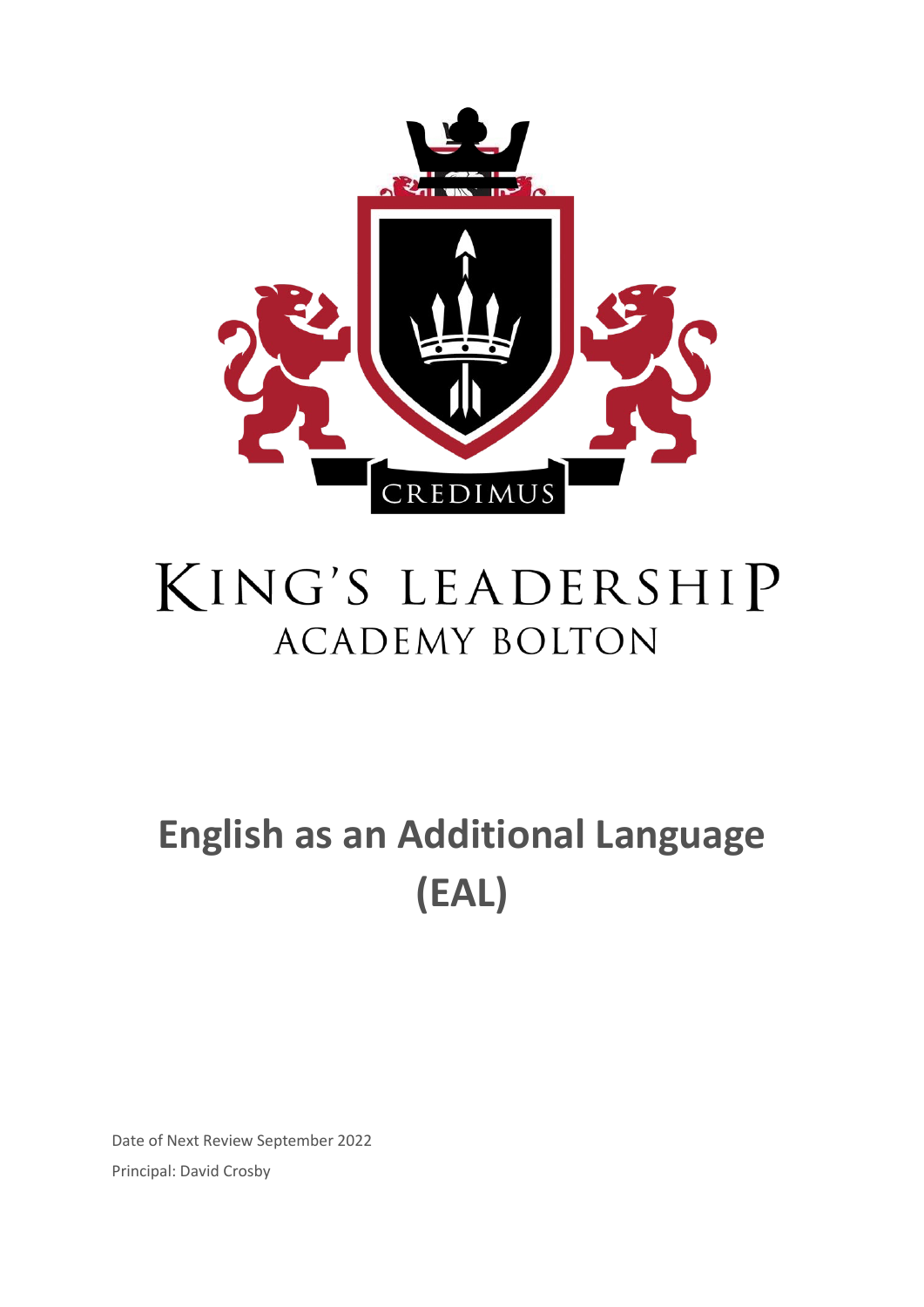#### **Introduction**

At King's, we currently have ten students with English as an additional language. As a nonselective Free School we are prepared to welcome any child for whom English is a second language. It is the responsibility of all staff to ensure that all EAL students realise their full potential and that they receive a balanced and appropriate education. EAL students should feel that they are valued and are part of the school community. As a caring establishment we will strive to ensure that the cultures of our EAL students are seen as a positive contribution to school life in order to promote cultural diversity and community cohesion. As an academy, we will seek to live out these aspirations so that we develop a genuinely inclusive school community where cultural diversity is valued.

#### **Context**

The term EAL (English as an Additional Language) is used to refer to pupils whose main language at home is other than English. EAL pupils, from complete beginners to those with considerable fluency, will have varying degrees of difficulty in accessing the full curriculum and in achieving their full potential.

Research has shown that those new to English will acquire conversational fluency in two years, but will need a minimum of five years to achieve competence in academic English. Such pupils will need language support if they are to reach their full potential. The provision of this support fulfils the requirements of the Race Relations Act of 1976 which seeks to promote Equality of Opportunity and to eliminate discrimination in the provision of education.

This policy sets out the Academy's aims, objectives and strategies with regard to the needs and skills of all our EAL pupils.

#### **Aims**

E-safety depends

- To build the capacity of the school and its staff to develop an appropriate provision and curriculum for EAL students by providing support and training
- To monitor and track the progress of EAL students
- To raise the attainment of EAL students
- To integrate the raising of attainment of EAL learners with the general raising of attainment of all learners and thus work closely with other initiatives
- To provide support for parents needing additional information and translation in order to participate actively in the education of their children.

#### **Strategies**

To nurture and support the development of EAL students at King's, there will be a positive and effective language ethos to ensure they have the best possible chance to succeed:

- There will be an understanding that a limited knowledge of English does not reflect a lack of ability or a lack of literacy in a pupil's mother tongue. Appreciating and acknowledging a pupil's ability in her/his own culture is crucial for her/his self-esteem.
- The language development of all students is the responsibility of all teachers and teaching support staff.
- There will be liaison between mainstream and support departments to discuss language development within the structure of the lesson.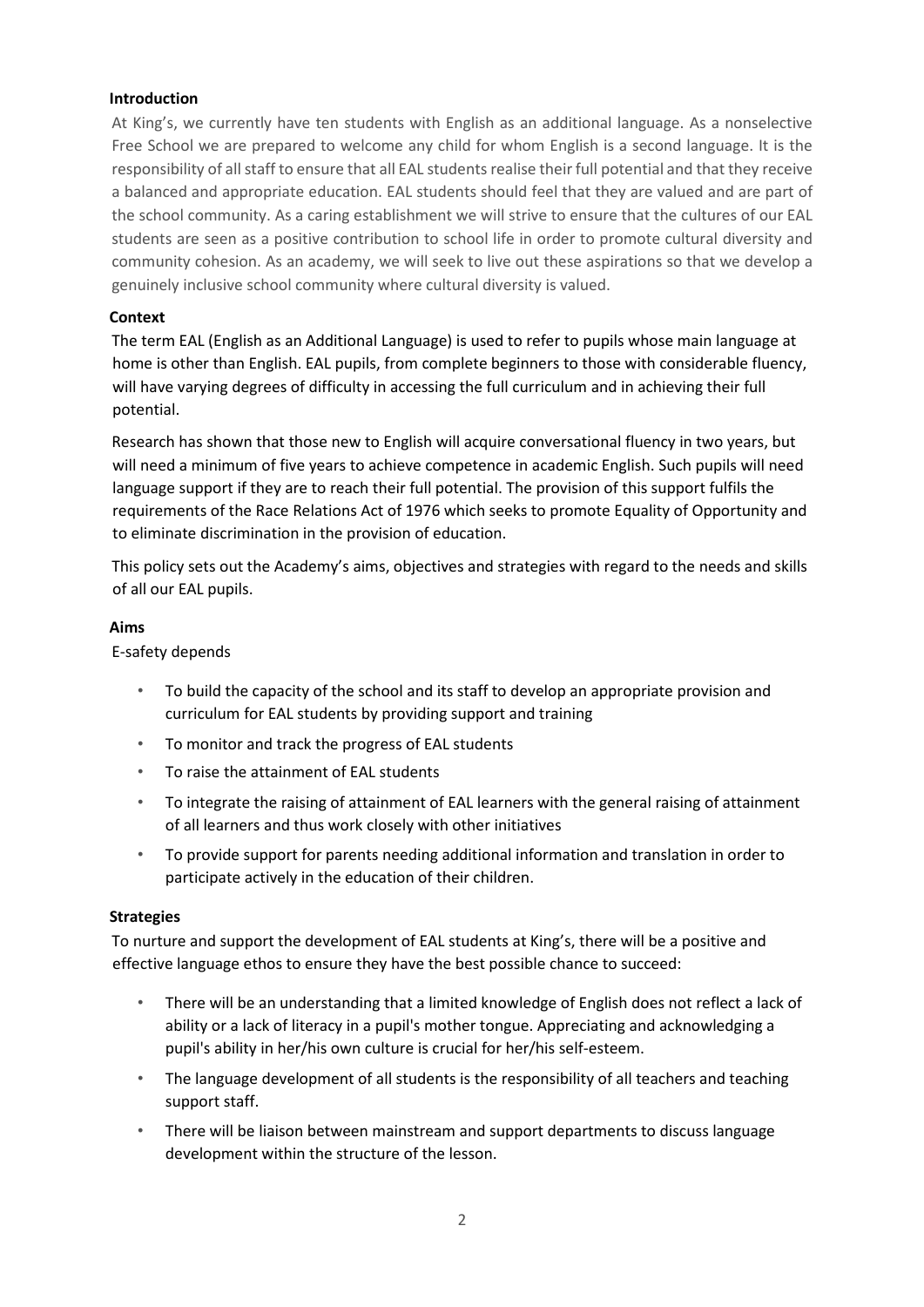- Diversity will be valued and classrooms will be socially and intellectually inclusive.
- Teachers will be knowledgeable about pupils' abilities and needs in English and other subjects and use this knowledge to inform their curriculum planning, classroom teaching and pupil grouping.
- Support will be provided in various forms, including induction classes for complete beginners in English; the provision of in-class support and work in small groups where appropriate.
- English language lessons for new arrivals in the Foundation and Senior Programme will be provided according to need.
- At the end of the Foundation Programme advice will be given to pupils on their option choices in the Senior Programme to ensure that provision for them is appropriate.
- The progress of all EAL pupils will be monitored, assessed and reviewed regularly by the SENDCO and under-achievement will be addressed. Staff who need information on EAL pupils at King's Leadership Academy should see the SENDCO and/or the Team Around the Child team in the first instance.
- EAL pupils should follow the school rules and staff should have the same expectations of them in terms of discipline and behaviour as of all King's Leadership Academy's pupils.
- Provision for EAL pupils will be monitored, evaluated and reviewed as part of the school's self-review process.
- Pupils who are transferring to King's Leadership Academy from feeder primary schools will follow the normal induction programme for Year 6 pupils in the summer term. Any issues that become apparent at this time or have already been highlighted by the Primary feeder school will be addressed at this time.

#### **Responsibilities**

- i. The Principal will ensure that:
	- All involved in teaching EAL learners liaise regularly
	- Parents and staff are aware of the school's policy on pupils with EAL
	- Relevant information on pupils with EAL reaches all staff
	- Training in planning, teaching and assessing of EAL learners is available to staff  $\Box$ Targets for pupils learning EAL are set and met
	- The effectiveness of the teaching of pupils with EAL is monitored and assessed regularly
- ii. The SENDCO will:
	- Oversee an initial assessment of EAL pupils' standard of English as necessary
	- Give guidance and support to set targets and plan appropriate work
	- Provide an IEP and Provision maps for teachers where appropriate
	- Monitor standards of teaching and learning of pupils with EAL
	- Report to the Principal and teaching staff, as appropriate, on the effectiveness of the above and the progress of pupils
	- Monitor progress and identify learning difficulties that may be masked by EAL